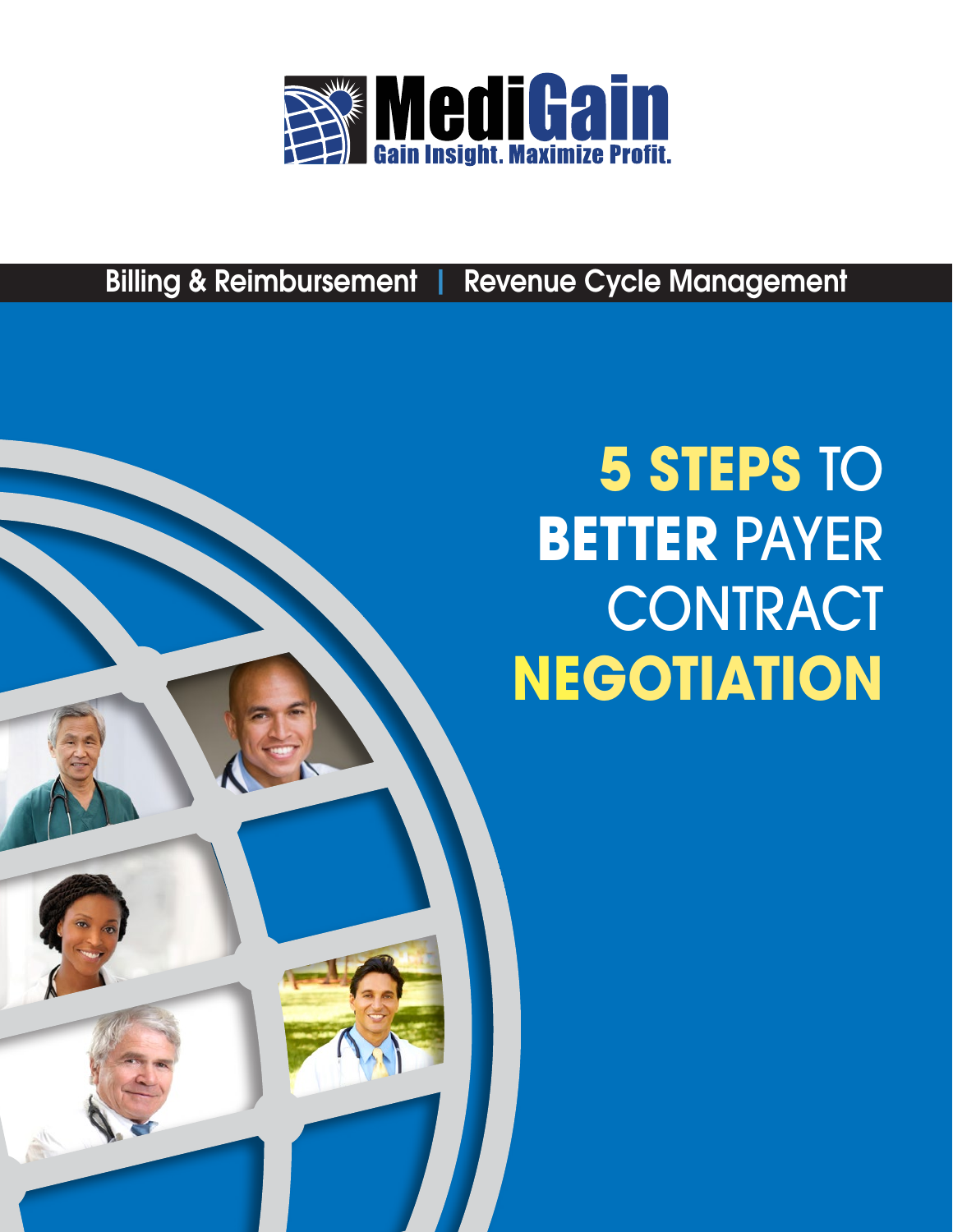5 Steps to Better Payer Contract Negotiation From MediGain's Chief Medical Officer, Eric Beier, MD, MBA

...there are many specialty-specific and practicespecific nuances that physicians need to consider as part of their payer contract negotiation plan.

# **Contents**

- **4 Step 1 Learn and Utilize General Negotiation Best Practices.**
- **5 Step 2 Perform a SWOT Analysis of the Practice**
- **6 Step 3 Gather Data**
- **8 Step 4 Develop a Payer Contact Matrix**
- **11 Step 5 Develop the Payer Contract Negotiation Goals, Priorities and Plan**

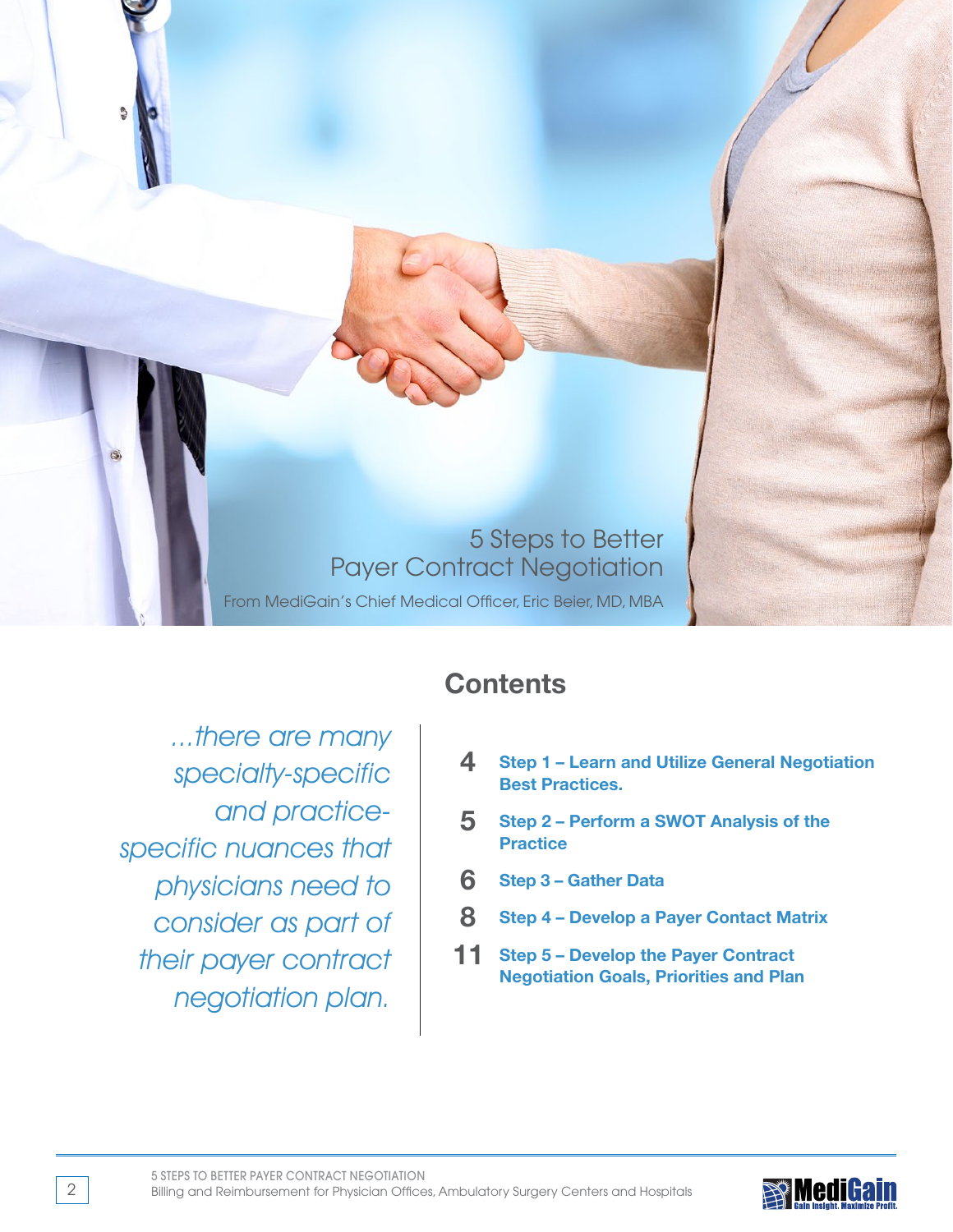

## 5 Steps to Better Payer Contract Negotiation **Eric Beier, MD, MBA** Chief Medical Officer, MediGain

A frequent question I receive from physicians I meet is how they can negotiate better payer contracts. The first answer I give them is that it's not easy – negotiating the best payer contract terms requires a significant amount of preparation and work along with good negotiation strategies. In addition, there are many specialty-specific and practice-specific nuances that physicians need to consider as part of their payer contract negotiation plan. However, in my 21 years in physician revenue cycle management and practice management, I have identified five key steps that generally lead to better payer contract negotiation outcomes. In this article I'll briefly review these five steps, with the goal of optimizing the ability to improve new or underperforming payer contracts given the circumstances and leverage of the practice.



3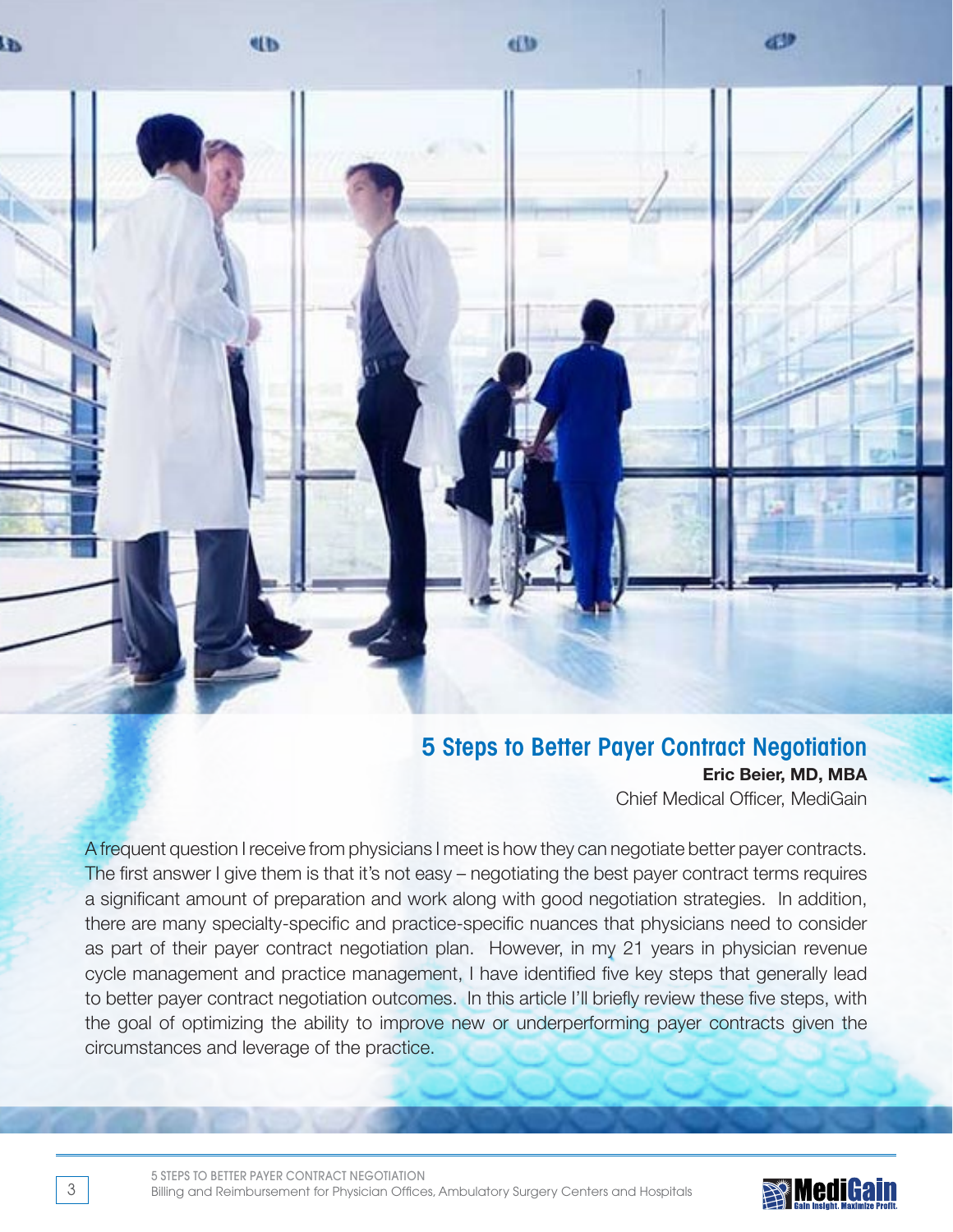

## Step 1 – Learn and Utilize General Negotiation Best Practices

At the end of the day, payer contract negotiation is similar to any other major business negotiation, and there are generally recognized "do's" and "don'ts" to achieve the best negotiated solution. The general negotiation best practices that I have found to be most valuable are as follows:

- **1. Determine if a negotiated solution is needed.** Sometimes one or more issues can be better resolved with customer or technical support options rather than a new contractual relationship. Also, make sure that denials, pre-authorization hassles and lower reimbursement are not due to problems within the billing department of your practice. Finally, be certain that a new contract will be advantageous. With payer contracts, I have seen instances where an existing contract pays higher fees than the payer is offering with new contracts, yet the better paying fee schedule flies under the payer's radar for a small practice (thus, you may not want to bring this issue to their attention).
- **2. Avoid an adversarial attitude.** As difficult as it may be, approach the negotiation as an opportunity to find common ground and shared interests which lead to a mutually agreeable (although imperfect) solution. Even if you are negotiating with the provider relations person for Evil Empire Payer, show him/her respect, keep the atmosphere friendly, build credibility and build a relationship. Also, try to understand the key wants/needs of your negotiation partner, and look for creative solutions and low-cost "wins" that you can give them in return for something of importance you want.

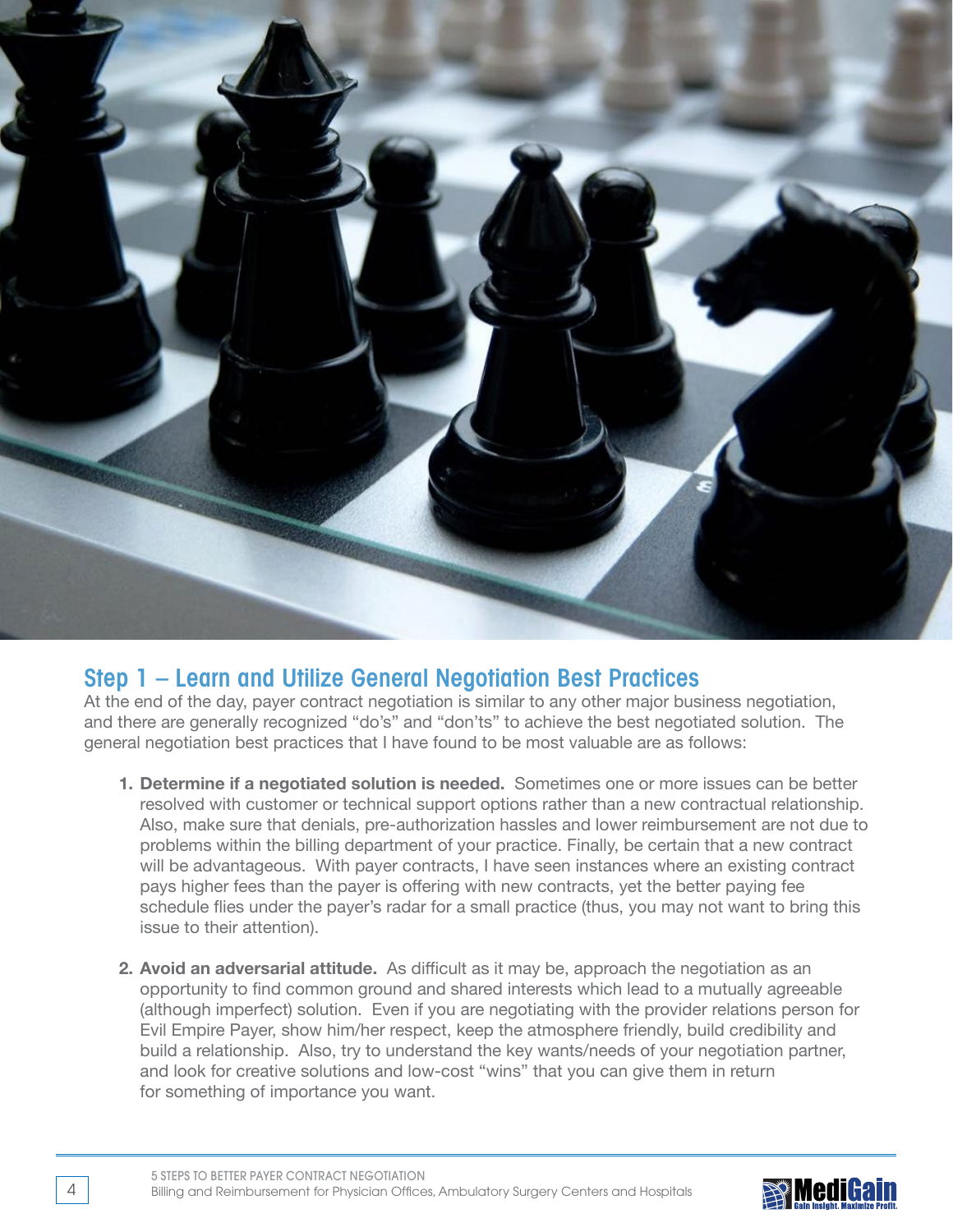- **3. Good preparation is essential.** Do your homework and identify your key goals, priorities, and leverage for the negotiation. You also need to have a clear (and realistic) understanding of "what does success look like." Research and understand all you can about the person and company you will be negotiating with, find precedents that may apply (speak with other practices who had successful or failed negotiations with this payer), and anticipate what the key goals, priorities, and negotiation positions will be for your negotiation counterpart. (These may be very different for a new entrant payer in the market versus the "big gorilla".) Also, identify your best alternative to a negotiated solution, and if/when you will walk away from the negotiations.
- **4. Selectively share information.** Revealing a piece of information that is small or can't be used against you may help to support your case and build trust with your negotiating partner. Sharing information also invites reciprocity from the other side to share information.
- **5. Rank order issues.** Identify and rank order in importance both your issues and your negotiation partner's issues. This helps each side in the negotiation understand the key interests and priorities of their counterpart, identify mutually beneficial trade-offs, and promote the creation of a win-win solution. Ask open-ended questions and play with hypothetical situations to learn the other side's priorities and to bridge differences. This probing is the key that will uncover potential opportunities for compromise over what may appear to be vast differences between the parties, and also create openings for you to persuade your counterpart on the merits and shared benefits of your position.
- **6. Consider making the first offer.** Studies have shown that more often than not, negotiators who make the first offer come out ahead. The reason is that the first offer (if backed by a legitimate rationale/evidence) serves as an anchor and sets the tone for the negotiation. In addition, making the first offer signals strength and confidence, and creates opportunities for making concessions. Also, if the other side makes the first offer, don't make a concession without getting something in return.

# Step 2 – Perform a SWOT Analysis of the Practice

In order to identify your negotiation leverage (or lack thereof) and opportunities for shared benefit, start with a SWOT analysis (strengths, weaknesses, opportunities, threats). In particular, look for the following:

#### **Strengths/Opportunities = Positive Negotiation Leverage**

- Practice location(s) and convenience for patients
- Less/Low competition from other providers of the same specialty
- Any sub-specialization or specialized training of the provider(s), and any specialized services offered
- Existing hospital, other physician practice, and employer relationships that can be leveraged
- Good patient satisfaction data to share
- Good quality/outcomes data and metrics performance to share
- Sources of physician power in negotiations include:
	- o Clinical expertise
	- o Differentiated services/offerings from competitors
	- o Knowledge (precedents, payer issues/needs, payer performance on HEDIS payer quality measures, and practice data on payer performance compared to other payers)



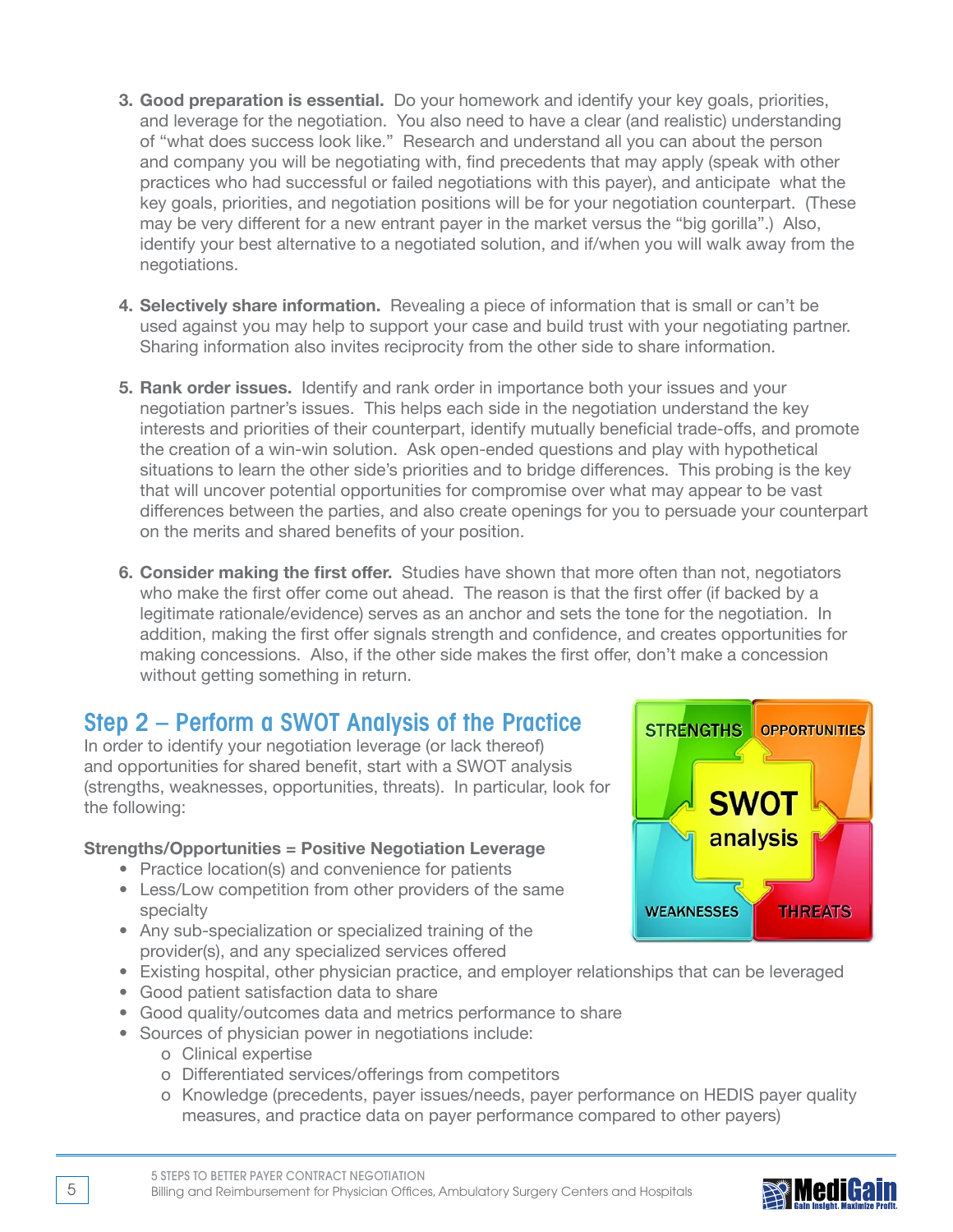o Goals and positions which are in line with a higher cause (quality of care) or higher authority (CMS guidelines, specialty society guidelines, FDA or regulatory guidelines, etc.); always try to frame your position as taking the high road for patient care and compliance

#### **Weaknesses/Threats = Negative Negotiation Leverage**

- Solo or small practice in an area with multiple other providers of the same specialty
- No data or poor data on patient satisfaction and quality metrics
- No data or legitimate rationale for a negotiation position(s)
- No differentiated services or benefits offered (perceived as a "commodity" provider)
- Drains of physician power in negotiations include:
	- o Negotiation attitude/positions of "it's all about me"
	- o Lack of knowledge and/or lack of discovery questions and probing of negotiation partner desires
	- o Lack of interest or creativity for finding common ground and shared benefits

### Step 3 – Gather Data

The old adage is "knowledge is power", and that certainly holds true in payer contract negotiations. In addition to researching the payer(s) you plan to negotiate with, the provider relations specialist(s) you will meet with, your local market and precedents, and your SWOT analysis points of leverage (or not), you also need to gather and analyze data gathered from your practice. Ideally, I recommend gathering the data as noted below:

#### **1. Patient Quality Data**

- a. Patient satisfaction scores. If you have patient satisfaction survey data from your practice, compile it into a format you can share that highlights how satisfied your patients are with key aspects of the practice. If you don't have patient satisfaction data, or if you don't like your current data, perform a patient satisfaction survey prior to initiating the payer contract negotiations. Example patient survey forms and sampling methodologies can be found on the Internet, and the cost of conducting and compiling the survey is low.
- b. Nonconfidential quality scores from other payers. Don't assume that the payer you are negotiating with has quality data on your performance. If you have favorable PQRS data from CMS, Healthgrades data, etc., consider sharing it to help substantiate that you are a high quality (and therefore desirable) provider for the payer to add or keep in their provider network.
- c. Nonconfidential patient case studies or testimonials. Hospitals frequently share patient testimonials in their advertising. If you have a good patient success story, a well-known and respected patient (athlete, business or political leader, etc.), or a patient who you believe will positively showcase the value and advantages of your practice, consider approaching them for approval of a written, radio, or TV testimonial. (Contact your legal counsel to ensure you appropriately document the patient's approval and ensure you abide by all HIPPA and patient privacy regulations.)
- d. Hospital Quality Data. If you perform procedures at a hospital, they will likely have quality data on your complication rates, on-time surgery rate, etc. If this data is positive and helps paint a picture of you and your practice as a high quality provider, ask the hospital for permission to use this data in your payer contract negotiations.
- e. Internal Quality Data. While not as valuable as objective or third party data that allows

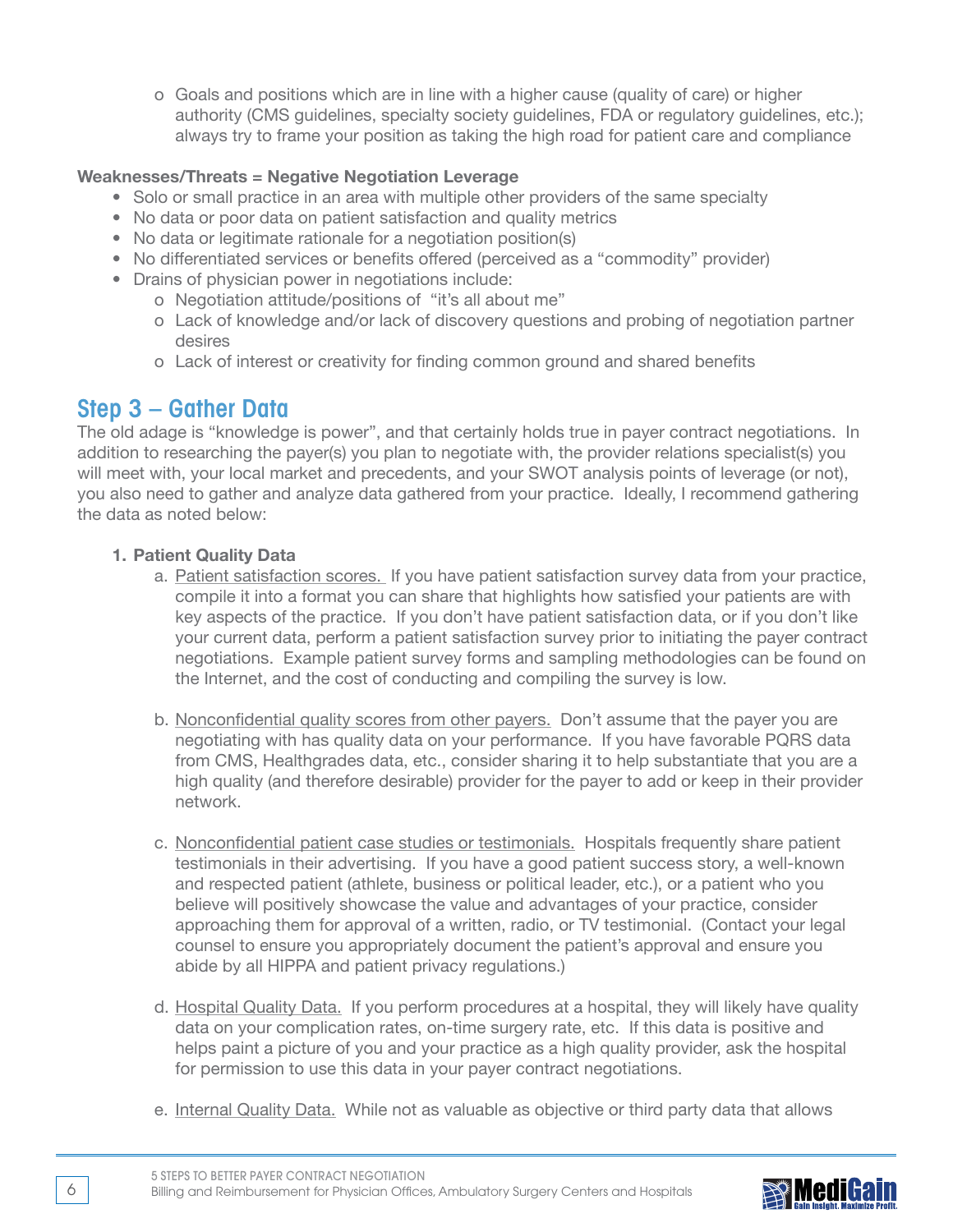comparison to other providers, internal data can still be valuable if it highlights the practice's attention to quality and continuous improvement. The internal data may include compliance fidelity with specialty society or CMS guidelines for certain diseases/ conditions, utilization of disease registries, or internal tracking of patient outcomes/ metrics. This data could even include something such as compliance of patients with care plans (for example, a cardiology practice that monitors and proactively manages the percentage of patients with atrial fibrillation that take their prescribed anticoagulant therapy to reduce the risk of stroke and death).

#### **2. Payer Quality Data**

a. Payer Quality Reporting. The Health Effectiveness Data and Information Set (HEDIS) is a tool with 81 measures used by 90% of health plans to evaluate their performance on dimensions of care and service. Identify the measures that apply to your practice, and how your practice can help the payer meet or exceed the requirements for these measures.

#### b. Payer Fee Schedule Comparison.

- i. Develop a matrix of the top 10 payers for the practice which lists and compares fees for the top 25 CPT codes for the practice. On one Excel spreadsheet load the raw expected contractual fee for each payer for each CPT code. Highlight in green the top 3 fees for each CPT code, and in yellow the bottom 3 fees. The green fees become the benchmark to aspire to for other payers, and the yellow fees become targets for improvement in payer contract negotiations.
- ii. On a second Excel spreadsheet, convert each of the fees above into a percentage of the Medicare fee by dividing the payer's fee for each CPT code by the Medicare fee for that CPT code and converting to a percentage. Medicare fees are easily available online, and Medicare is an important benchmark payer for most practices. By comparing private payers to Medicare, the practice can identify underperforming payers and more easily see and compare the degree of payer underperformance for key CPT codes.
- iii. Once important CPT codes with low fees by the contract negotiation payer have been identified, develop a blinded comparison of the contract negotiation payer's fees to blinded examples (Payer A, Payer B and Payer C) of the 3 best payers' fees for each of these CPT codes. To prioritize CPT codes for fee re-negotiation, you can then model the revenue impact of fee increases to a "green fee" for each of these codes using the annual estimated unit volume for each CPT code. This in turn will allow you to identify which CPT codes you prioritize for the best fee increase, and which you are willing to potentially offer as a concession to the payer for little or no increase (or even a fee decrease for rare or low value CPT codes).

#### **3. Payer Reimbursement Performance Comparison**

- a. Denials Rate. Identify the payer's denial rate compared to other payers and the MGMA Better Performing Practice rate of 4%. Identify the top 3 – 5 denial reason codes and unit volume for the payer, and the root cause(s) of the denials (payer issue vs. practice issue). If a payer problem(s) is identified (such as difficult or slow pre-authorization process), estimate the annual dollar value and add it to the negotiation priorities list.
- b. Days in Accounts Receivable (A/R) and Percentage of A/R > 90 Days. Compare the days in A/R and percentage of A/R greater than 90 days to other payers. If the targeted

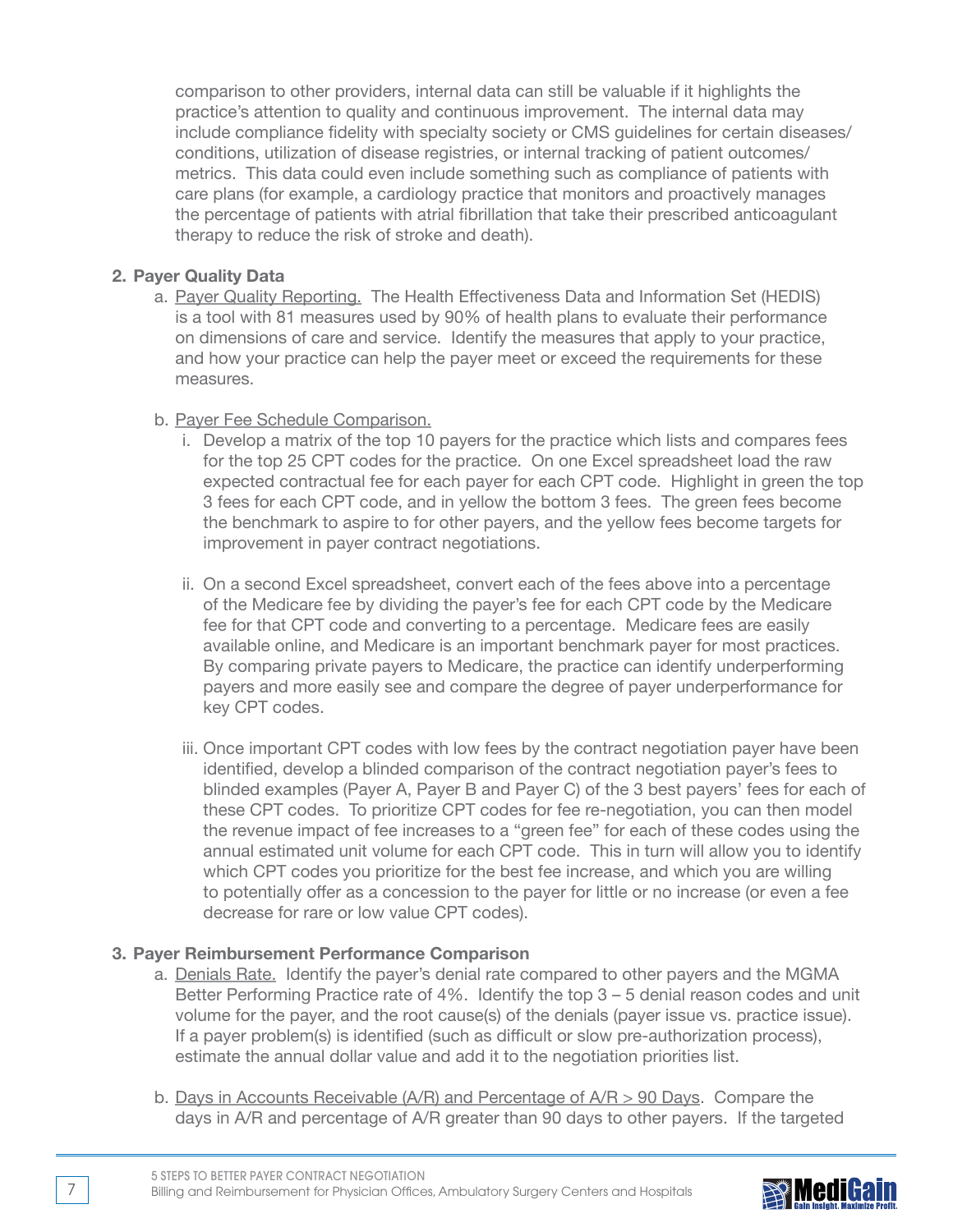payer's performance is out of line with other payers or the practice's goals, identify the root cause(s) (payer vs. practice issue). If a payer problem(s) is identified (such a high frequency of "claim not received" errors), calculate or estimate the annual dollar value and add it to the negotiation priorities list.

- c. Expected Payments Performance. Work with billing staff or the billing provider to identify partial payment and underpayment issues. Try to identify specific CPT or diagnosis codes, types of services, service locations, and/or code combinations that may be receiving inappropriate claim edit and/or other payment reductions. If a problem is identified, calculate or estimate the annual dollar value and add it to the negotiation priorities list.
- d. Coding and Bundling Issues. Some payers re-sequence multiple procedures from what was submitted in order to pay lower fees on the highest value codes when multiple procedures are billed. The practice first needs be sure its billing/coding staff are sequencing these codes correctly and using modifiers correctly to maximize payment for the highest value codes. If problems are identified, calculate the annual dollar value of each and add them to the negotiation priorities list.
- e. Hassle Factors. Some payers are simply difficult for the billing and other staff to deal with, including but not limited to issues such as long wait times for provider relations or preauthorization calls, difficult pre-authorization process or requirements, extra work required for resolving claims denials or partial payments, etc. Talk to your billing staff or billing provider to get their feedback on key billing challenges, reimbursement concerns, and hassle factors related to the payer. Estimate the relative cost/benefit of resolving these issues and add them to the negotiation priorities list.

## Step 4 – Develop a Payer Contact Matrix

A good practice for managing payer contracts is to develop and maintain an updated matrix of key terms and performance ratings for at least the top 10 payers for the practice. A payer contract matrix allows the practice to compare payer contracts on key terms on an ongoing basis, to have key contractual information easily available when problems occur, and provides a readily available and easy to use reference for the practice manager and office staff to use to abide by contract terms and plan for contract renegotiation. The payer contract matrix elements for each practice may vary based on practice-specific issues such as specialty, payer mix, and the business strategy and goals for the practice. The payer matrix needs to be kept manageable as a quick reference, so I recommend keeping it to 2 – 3 pages maximum and point to reference documents as needed for more details.



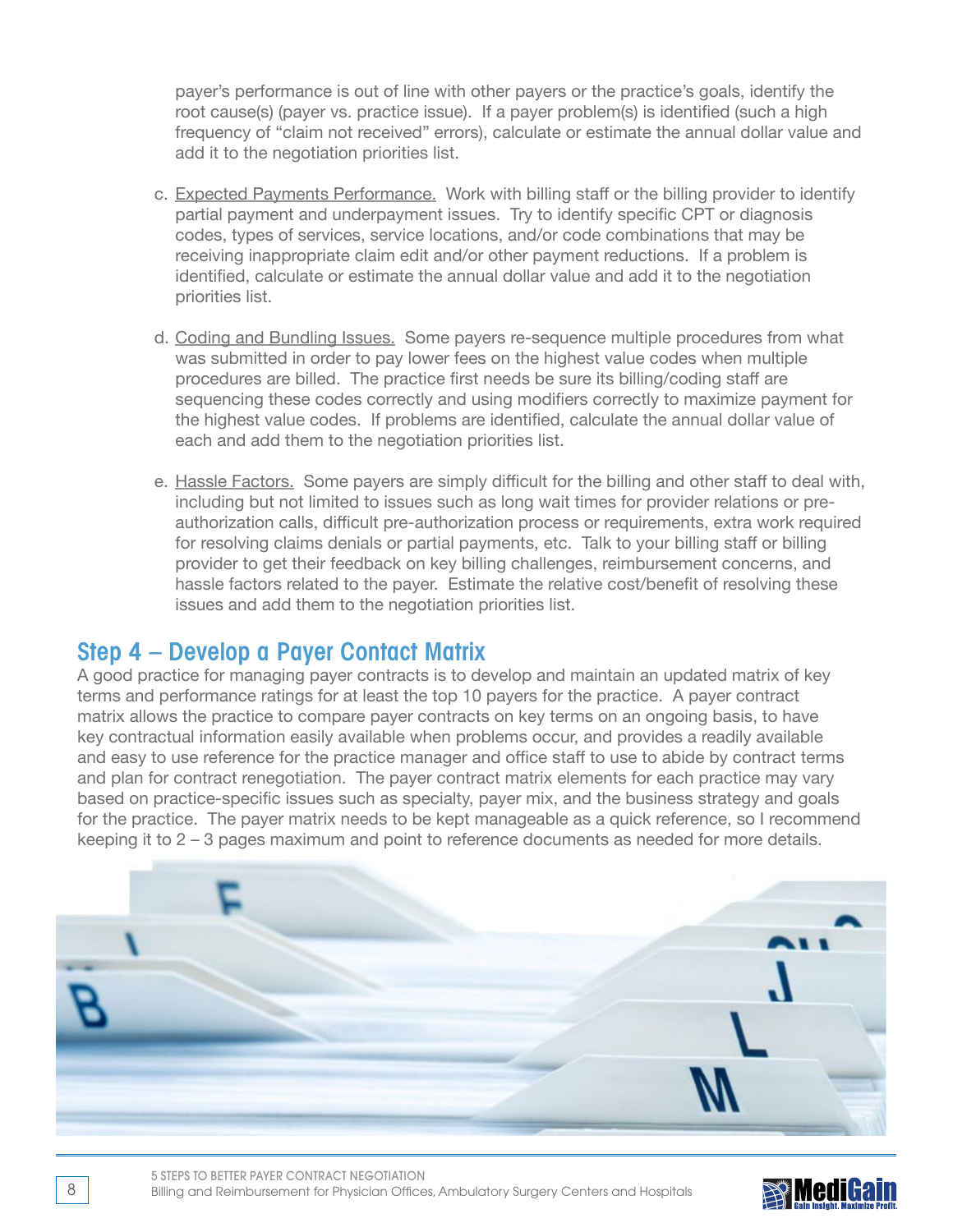In order to help compare payers on different elements, I recommend that the practice develop a 5 or 10 point rating scale for key elements of payer performance and comparison to aid in identifying payers and issues for contract negotiations. In my five point scale  $1 = \text{easy}/\text{excellent}$ ,  $3 = \text{average}$ , and 5 = difficult/terrible. In general, I recommend the following elements for a payer contract matrix (see example template on next page):

- **Contract renewal date.** If the practice desires to renegotiate a payer contract, the preparations and negotiations should begin at least 90 – 120 days in advance of the renewal date.
- **Fee schedule revision.** Is the payer allowed to unilaterally revise their fee schedule prior to the contract renewal date? If so, what is the notice required to the practice and what options does the practice have to respond to the proposed fee changes.
- **Termination provisions.** Is there auto-renewal of the contract unless one party gives advance notice to the other? What is the advance notice period? Is elective termination allowed, and if so, what is the notice period? Is termination for a material breach allowed, and if so, what are the key conditions and requirements. Also, consider if the practice potentially can utilize any of these provisions against the payer for leverage and to initiate a contract renegotiation discussion prior to the renewal date.
- **Timely filing requirement.** What is the payer's requirement for timely claims submission? This provision may be particularly important given the potential delays in identifying ICD-10 coding/ documentation problems, getting these problems fixed, and then submitting the claim within the required time limit.
- **Refund request time allowance.** How far back is the payer allowed to go to request a refund for a previously paid claim? Many payers are hiring firms to do post-payment reviews of paid claims. The practice needs to ensure it is aware of this time limit and consider contesting payment of a refund that is outside this time limit. The practice also needs to ensure it maintains all documentation necessary to review a requested refund for appropriateness, and consider contesting the refund request if it is not appropriate.
- **Denials rate.** I recommend that a physician practice should identify its overall payer denials percentage, and also the denials percentage for each key payer to compare payers to each other, the practice's overall denials rate and the MGMA Better Performing Practice denial rate of 4%.
- **Medical policies.** I recommend that medical practices provide an overall rating of each key payer on their medical policies per the scale noted earlier. This is a subjective rating, but still allows a quick overview of the perceived difficulty, narrowness and time/cost to the practice of adhering to the medical policies of different payers. In order to keep the payer contract matrix from getting to large and complex, this box can simply be a rating and refer by abbreviation to key medical policies, local coverage determinations, and national coverage determinations that are important to the practice and maintained in a separate matrix or reference location.
- **Prior authorizations.** Same as medical policies.
- **Fee schedule rating.** Refer to Step 3 and provide an overall rating of each payer's fee schedule.

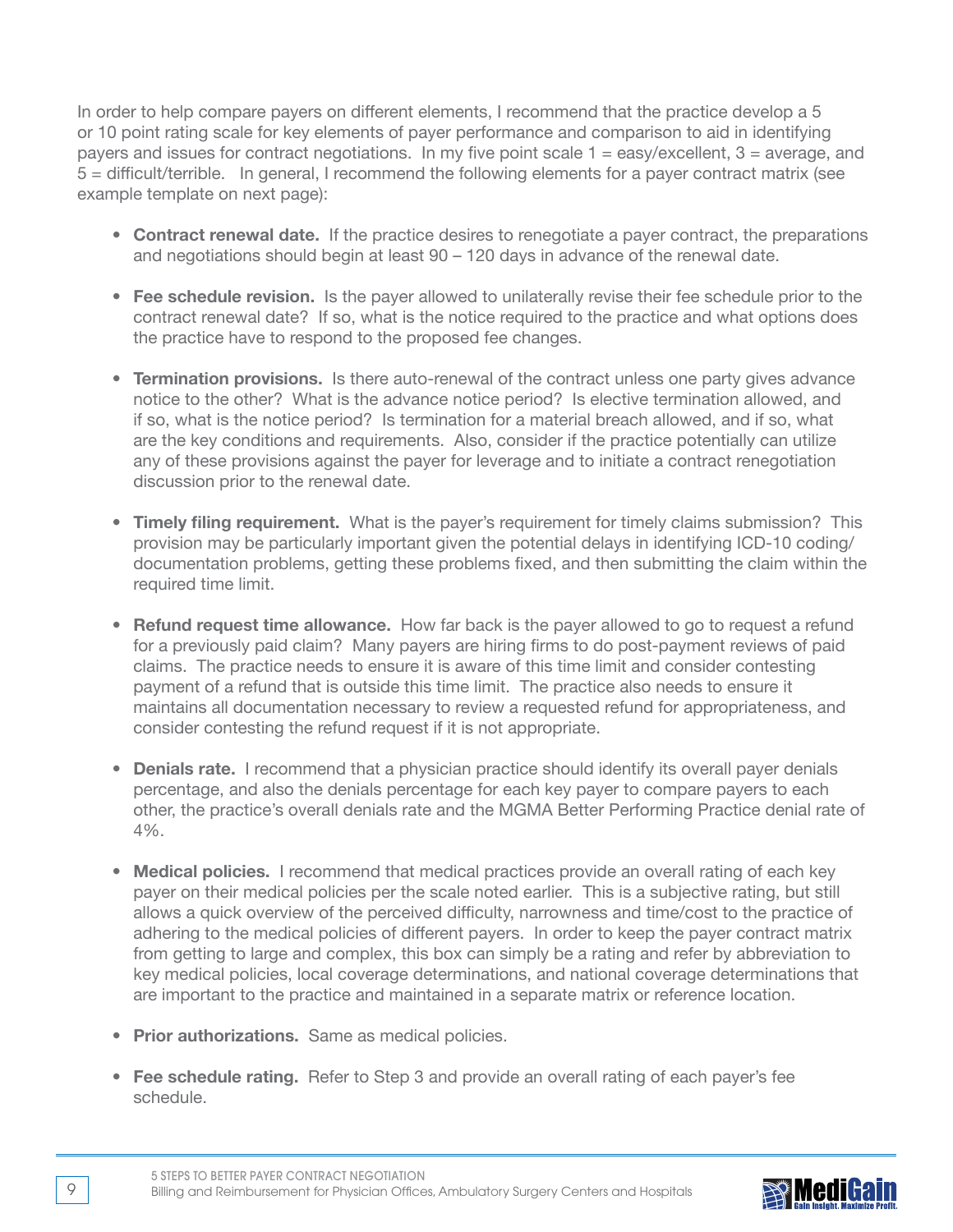- **Charge percentage of payer mix.** In order to help rate the relative importance of each payer to the revenue performance of the practice based on services rendered, it is a good idea to identify the percentage of charges that the payer comprises in the overall payer mix for the practice. The charge percentage gives a readily available means to judge the relative amount of services rendered for the payer, and includes services that may don't have RVUs such as lab tests rendered by the practice.
- **Payment percentage of payer mix.** In order to help rate the relative importance of each payer to the cash flow performance of the practice, it is good to identify the percentage of payments that the payer comprises in the overall payer mix for the practice. The total payments for each payer is generally available in most practice management systems, and helps to identify both "good" payers (cash flow percentage generated is higher than the charge percentage for the payer) and "poor" payers (payment percentage is less than the charge percentage for the payer).
- **Reimbursement Performance.** Utilize the payer reimbursement information from Step 3 on issues such as days in A/R, A/R > 90 days, coding/bundling issues, expected payments performance, and hassle factor to generate a rating for the payer's reimbursement performance.
- **Credentialing.** It is important to understand the key requirements, difficulty, and likely timeline required for credentialing new providers for the practice. Also, note if the payer will backdate the effective date to when the provider started at the practice if the payer provider number has not been issued at the time the provider starts working at the practice.
- **Other.** Add any additional elements that need to be brought to the attention of the practice's leadership for managing services for one or more payers and re-negotiating contracts for one or more key payers

| <b>Contract Element</b>      | Payer A | Payer B | Payer C | Payer D |
|------------------------------|---------|---------|---------|---------|
| <b>Renewal Date</b>          |         |         |         |         |
| <b>Fee Schedule Revision</b> |         |         |         |         |
| <b>Termination</b>           |         |         |         |         |
| <b>Timely Filing</b>         |         |         |         |         |
| <b>Refund Request</b>        |         |         |         |         |
| <b>Denials Rate</b>          |         |         |         |         |
| <b>Medical Policies</b>      |         |         |         |         |
| <b>Prior Authorizations</b>  |         |         |         |         |
| <b>Fee Schedule Rating</b>   |         |         |         |         |
| Charge %                     |         |         |         |         |
| Payment %                    |         |         |         |         |
| Credentialing                |         |         |         |         |
| Reimbursement Perf.          |         |         |         |         |
| Other                        |         |         |         |         |

# Example Payer Contract Matrix Template

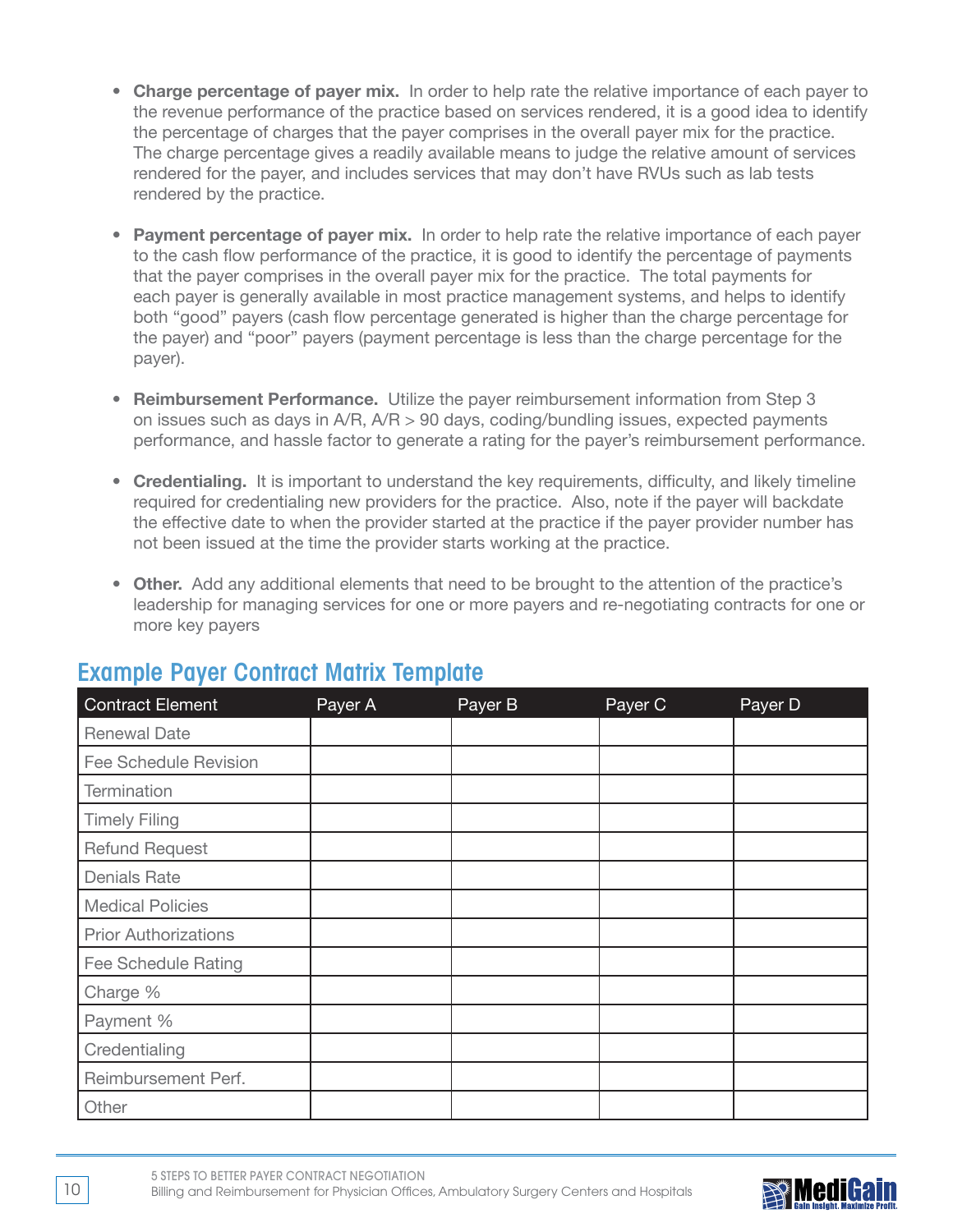# Step 5 – Develop the Payer Contract Negotiation Goals, Priorities and Plan

It has been said that if you don't know where you're going, any road will take you there. This concept is certainly true for payer contract negotiation. If you don't invest the time and effort to do your homework and determine the results you want to achieve before the payer contract negotiation begins, it is unlikely you will get the best result. After you have completed Steps 1 – 4 as noted previously, you are now ready to identify your target list for payer contract re-negotiation, and your plan to achieve meaningful results. I recommend proceeding as follows:

- 1. Identify the payers you determine it is appropriate to approach for payer contract negotiation. Rank them in order of importance and time frame for commencing the negotiations based on the renewal date, material breach or other problems, or new opportunities. If it is possible (and you have the bandwidth on your team), seek to engage in a "horse race" of negotiating individually (and confidentially) with multiple payers at the same time. This will allow you to get results sooner than doing negotiations in sequence, and potentially allow you to apply learning from one payer contract negotiation to another.
- 2. For each payer, identify the top 3 goals to be achieved (for example: increase selected fees to X% of Medicare, reduce prior authorization hassles, and increase patient referrals). For each goal, list at least 3 specific results you would like to achieve and rank order them. Also identify "nice to have" results you would like to achieve from the previously discussed issues list, along with things you might be willing to give up in return for a key "win" (for example, offer to lower fees on CPT codes with little volume or value to the practice). These items will become your negotiation focus areas as well as your bargaining chips for creative solutions.
- 3. Develop your folder of supporting data, precedents, evidence, argument logic/rationale, and potential opportunities for mutual benefit/growth. This is the data and information you will utilize (though not necessarily share) to persuade the other party. Also identify nonconfidential information or data that you may be willing to share at the appropriate time with the payer to help support your case.
- 4. Identify the person(s) from the payer you will be negotiating with, and organize a "cheat sheet" or notes from your research on their likely negotiation positions and goals, and your response/ offer to address them.
- 5. Develop the agenda for your first meeting of the negotiations. Plan to send the meeting agenda in advance. Be sure to include a line item for action items, person(s) responsible, and timeline for resolution for each item.
- 6. At the meeting, diplomatically lead (and return as needed) the discussion to your key issues. Avoid tangential or philosophical discussions that lead down a blind alley and waste valuable time that could be used to resolve differences and find solutions. Be sure to not leave the meeting without first clarifying the next steps, who will do them, and when they will be done.

## Summary

In this article I have provided an outline for managing payer contracts effectively and negotiating a payer contract. For small practices with limited time and resources, it may not be possible to do everything to the degree I have suggested. However, I believe it is still essential that even solo practices follow the same five steps, and do as much as possible for each step to put yourself in the best position possible to gain meaningful results. The bottom line is that in negotiations, "knowledge is power" and planning is essential.